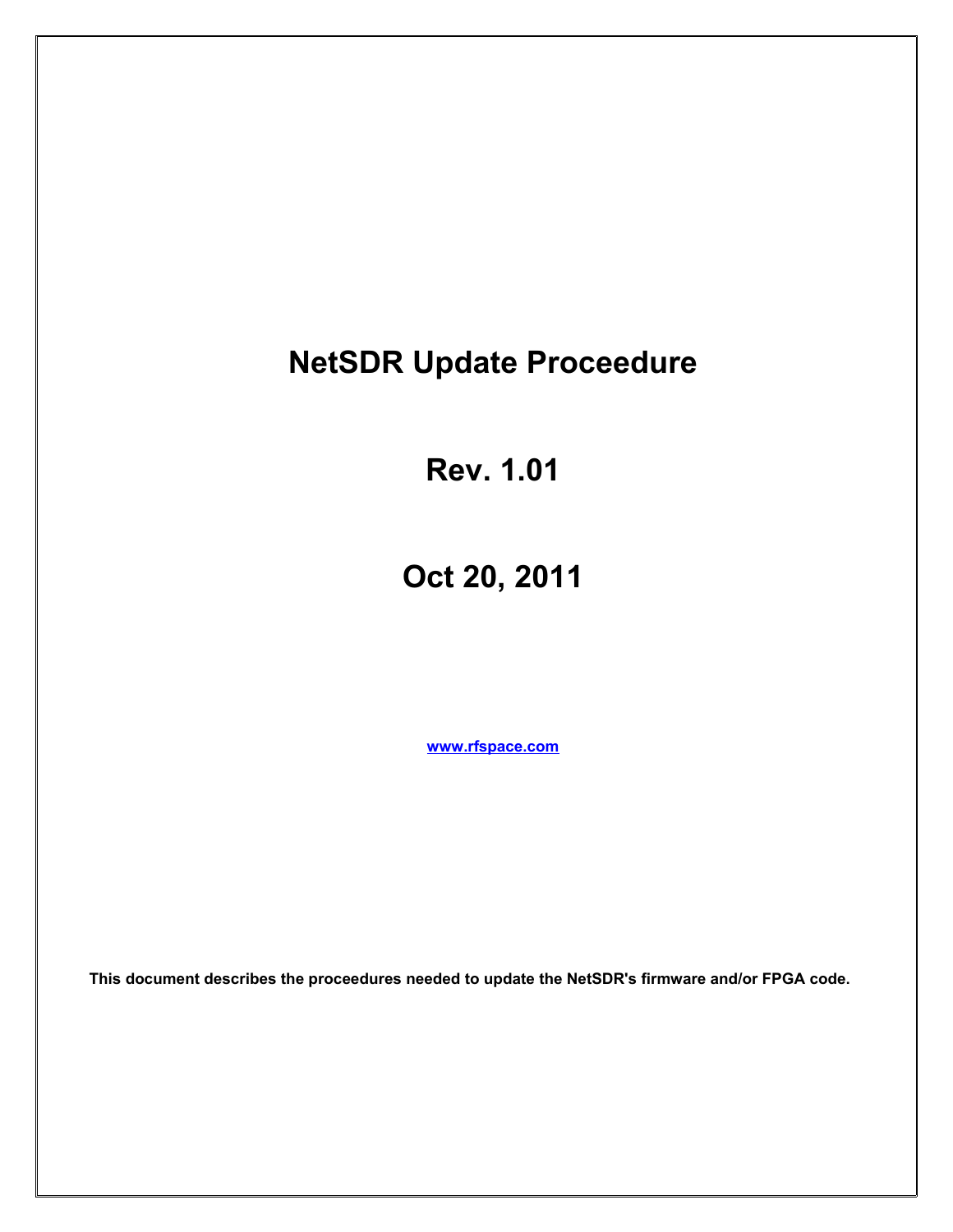# **Table of Contents**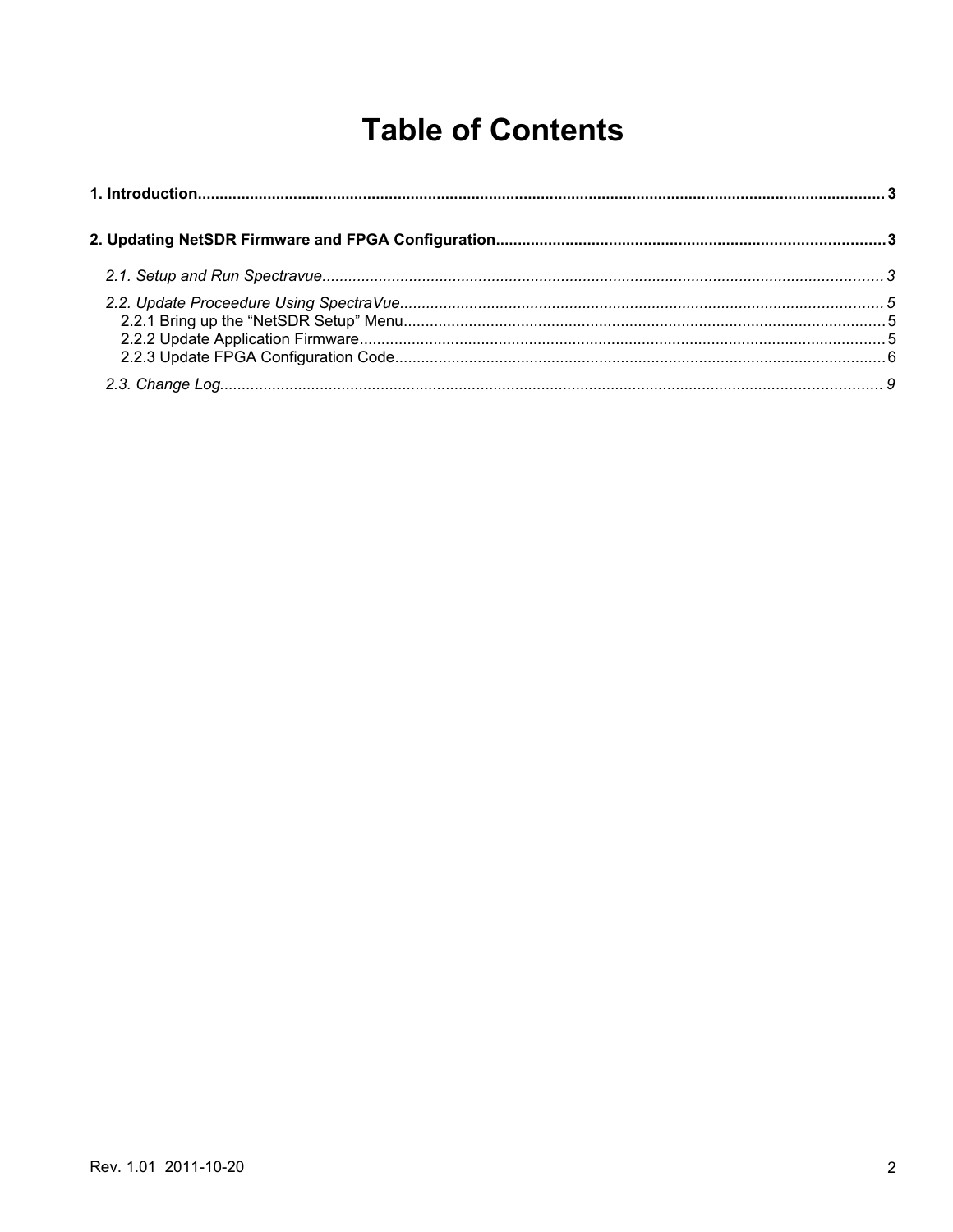## **1. Introduction**

From time to time new features will be made available to the NetSDR user that will require an update to the internal NetSDR firmware.

The NetSDR internal code can be updated by the user to add features or enhancements. There are two types of updatable code in the NetSDR. The operational firmware runs on a microprocessor and controls the overall functionality of the device and various modes of operation. The FPGA code contains code that implements hardware functionality and is loaded into a Field Programmable Gate Array.

Both code sections can be updated by the user with the SpectraVue control program. This program is a Windows program and can be downloaded and installed for free. It also is included with the NetSDR when purchased but it is recommended to download the latest version since the original included CD may be out of date.

<http://www.moetronix.com/files/spectravueinstall.zip>

# **2. Updating NetSDR Firmware and FPGA Configuration**

### *2.1.Setup and Run Spectravue*

The first step is to install Spectravue if it is not already installed. Simply run the .exe file in the spectravueinstall.zip file and follow the install steps. (If already using SpectraVue and the NetSDR is connected and working, skip to Step 2.2)

Connect the NetSDR to your network and power it up.

Select the NetSDR as the Input device from the top menu.



Click on the "NetSDR Setup" Menu then click on the "Find" button.

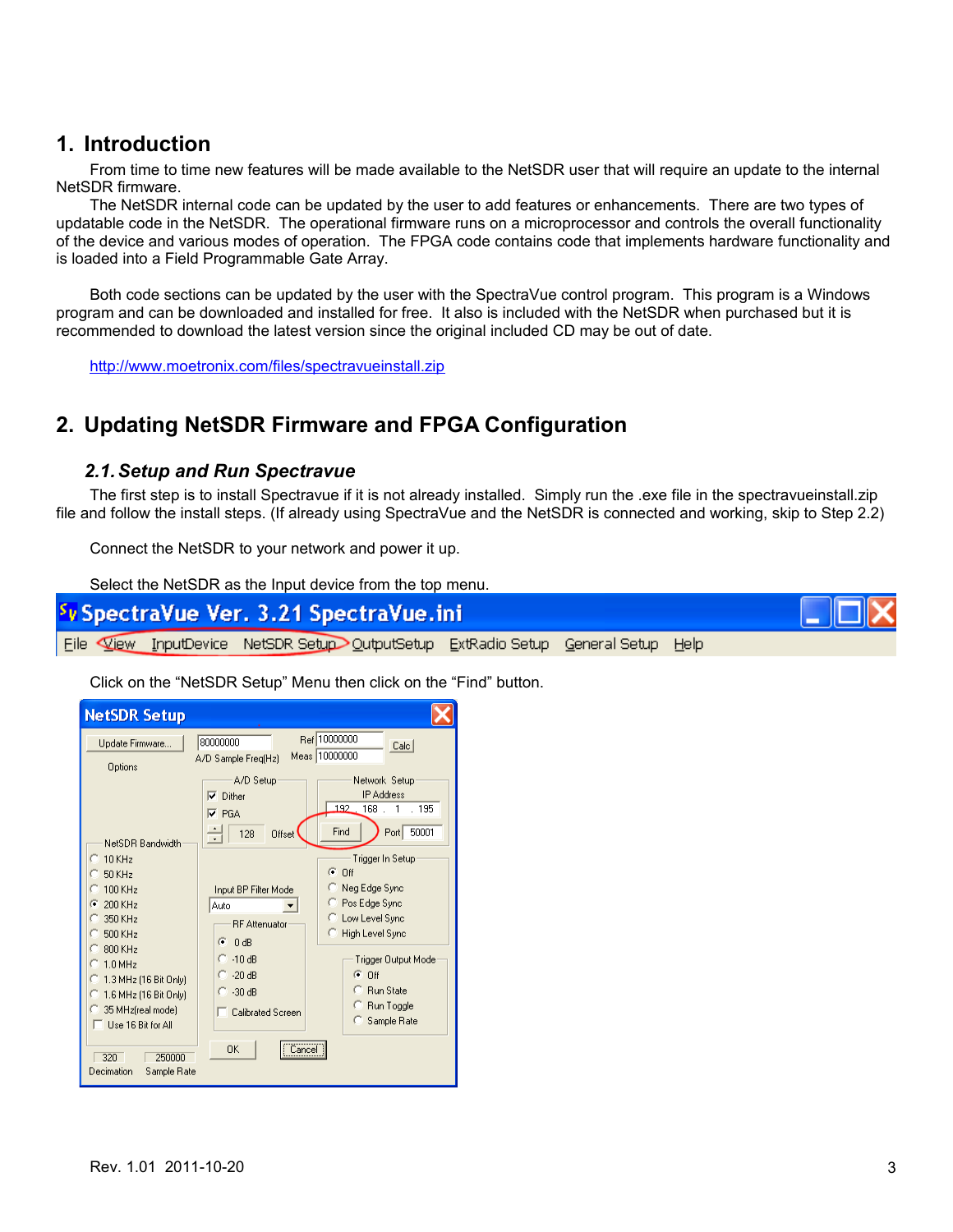The following menu should pop up listing the NetSDR that is on your network. Select and press Select to exit the menu.

| <b>SDR Select</b>                                                                  |  |
|------------------------------------------------------------------------------------|--|
| (In Use) Device = NetSDR Serial Number = KV000006 IP = 192.168.1.195, Port = 50001 |  |
| Click on Desired Device and Press Select Button<br><b>Refresh List</b>             |  |

 If it does not show up then one needs to make sure the NetSDR is configured correctly for your network. The default NetSDR uses DHCP to automatically be assigned an IP address. A setup utility "SdrNetSetup" can be used to change or examine the NetSDR network settings.

<http://sourceforge.net/projects/sdrnetsetup/>

Pressing down on the switch on the back of the NetSDR will provide a voice output of its current IP address and Port.

After the NetSDR is found and selected, click on "OK" and make sure the NetSDR is connected and runs correctly.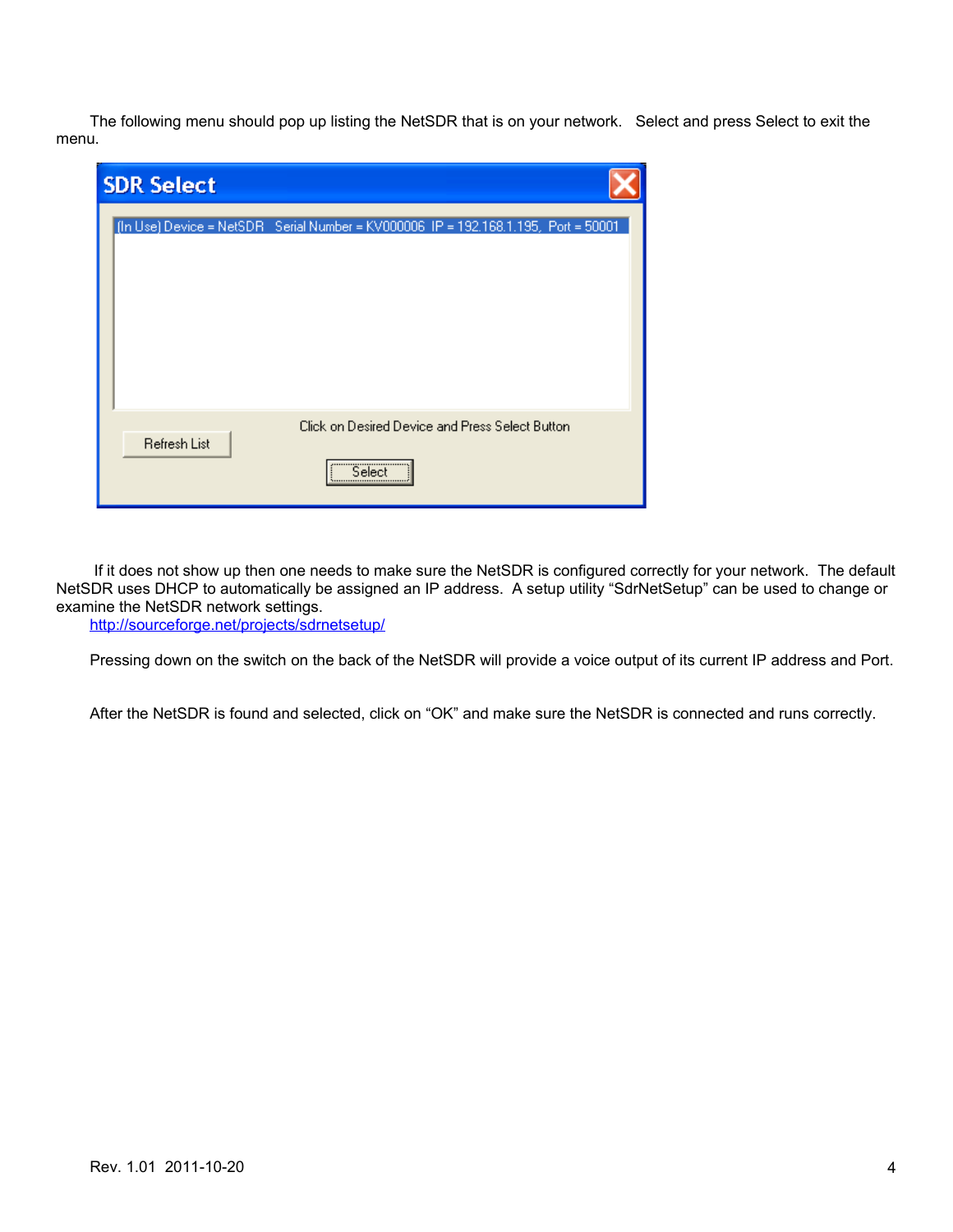## *2.2.Update Proceedure Using SpectraVue*

#### **2.2.1 Bring up the "NetSDR Setup" Menu**

Click on the "Update Firmware" button.

| <b>NetSDR Setup</b>                                                                                                            |                                                                              |                                                                                                      |
|--------------------------------------------------------------------------------------------------------------------------------|------------------------------------------------------------------------------|------------------------------------------------------------------------------------------------------|
| Update Firmware<br>Options                                                                                                     | 80000000<br>A/D Sample Freq(Hz)                                              | Ref 10000000<br>Calc<br>Meas 10000000                                                                |
| NetSDR Bandwidth                                                                                                               | A/D Setup<br>Dither<br>⊽<br>$\nabla$ PGA<br>128<br>Offset                    | Network Setup<br><b>IP Address</b><br>192.168.1<br>.195<br>Find<br>50001<br>Port                     |
| $C$ 10 KHz<br>50 KHz<br>100 KHz<br>200 KHz<br>σ<br>350 KHz<br>500 KHz<br>$800$ KH <sub>z</sub>                                 | Input BP Filter Mode<br>Auto<br><b>RF</b> Attenuator<br>G<br>0 dB<br>$-10dB$ | Trigger In Setup<br>G.<br>Πff<br>Neg Edge Sync<br>Pos Edge Sync<br>Low Level Sync<br>High Level Sync |
| $1.0$ MHz<br>a<br>$\subseteq 1.3$ MHz (16 Bit Only)<br>C 1.6 MHz (16 Bit Only)<br>35 MHz(real mode)<br>$^-$ Use 16 Bit for All | $-20dB$<br>$-30dB$<br>Calibrated Screen                                      | Trigger Output Mode<br>G.<br>Off<br>C Run State<br>Run Toggle<br>Sample Rate                         |
| 320<br>250000<br>Decimation<br>Sample Rate                                                                                     | 0K<br>Lancel                                                                 |                                                                                                      |

### **2.2.2 Update Application Firmware**

If updating the Application Firmware, click on the "App Firmware" selection.

| <b>Device Firmware Update</b>                                     |                                                                   |  |
|-------------------------------------------------------------------|-------------------------------------------------------------------|--|
| App Firmware                                                      | C FPGA Cfg 1 C FPGA Cfg 2                                         |  |
| Flash Size = 0x40000<br>Flash Page = 0x100<br>Flash Sect = 0x4000 | $Cfq Size = 0x100000$<br>Cfg Page = 0x100<br>$Cfq Size = 0x50000$ |  |
| Open File                                                         | NetSDRfirmware 104.hex                                            |  |
|                                                                   | Current Boot Version<br>1.04                                      |  |
| <b>Current Firmware Version</b><br>1 <sub>03</sub>                | <b>ASCP</b> Version<br>0.08                                       |  |
| Device Serial Number [<br>NetSDR KV000006                         |                                                                   |  |
| Idle                                                              | <b>START</b>                                                      |  |
| Exit                                                              |                                                                   |  |

Make sure the status is "Idle" then click on the "Open File..." button to select the new firmware file to use. Browse to wherever the new firmware file has been stored. The file will have a suffix of .hex and a name such as "NetSDRfirmware\_xxx.hex" where xxx is the version number.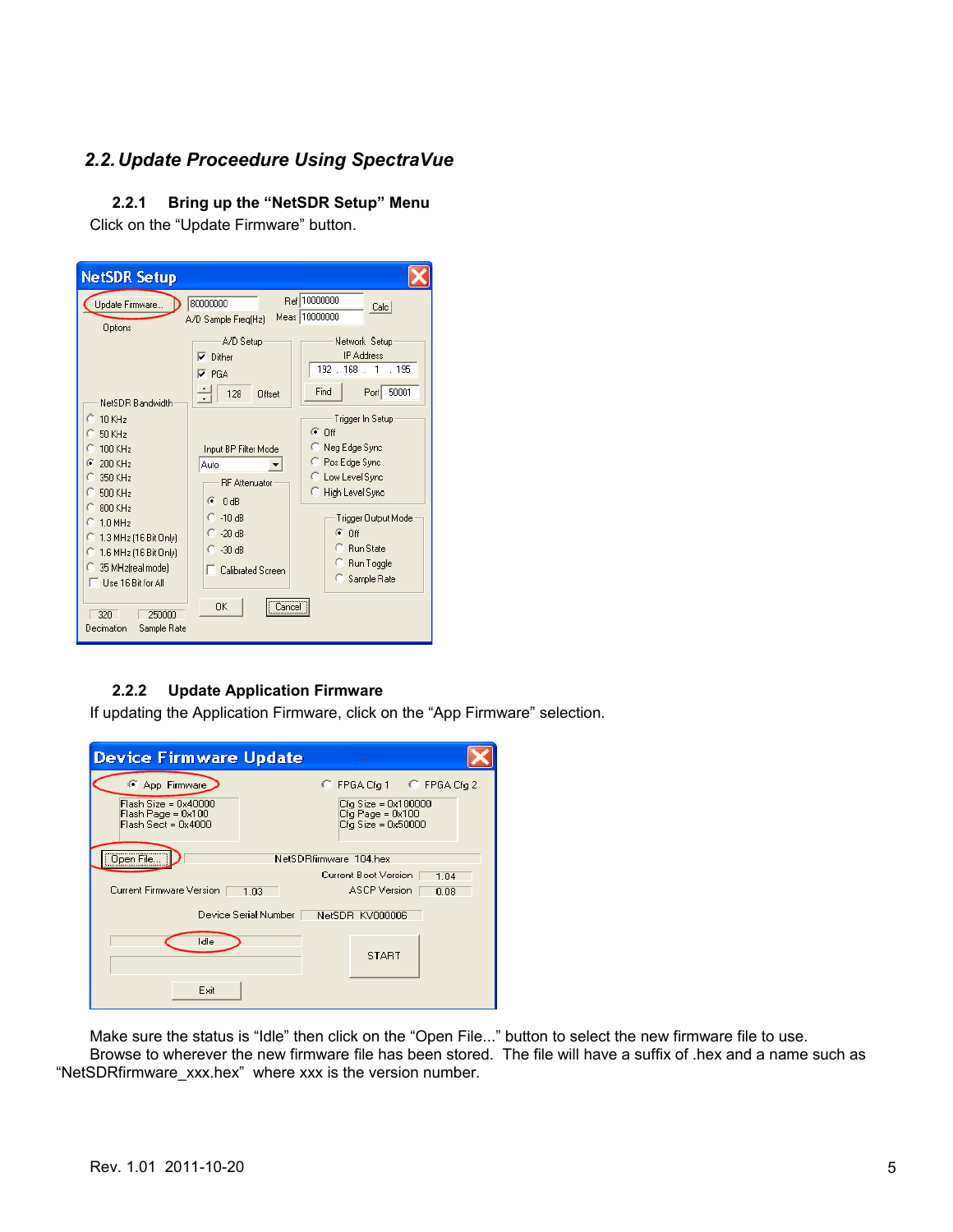After selecting the file, its name should appear in the menu. If not then either it is the wrong file or the NetSDR is not connected. The "Start" button should now be active and you can press it to begin the update proceedure.

| <b>Device Firmware Update</b>         |                                                                                               |
|---------------------------------------|-----------------------------------------------------------------------------------------------|
| App Firmware                          | FPGA Cfg 1 C FPGA Cfg 2                                                                       |
| $Flash Size = 0x40000$                | Cfg Size = 0x100000                                                                           |
| Flash Page = 0x100                    | Cfg Page = 0x100                                                                              |
| Flash Sect = 0x4000                   | Cfg Block = 0x50000                                                                           |
| Open File<br>Current Firmware Version | NetSDRfirmware 104.hex<br>Current Boot Version<br>1.04<br><b>ASCP</b> Version<br>1.03<br>0.07 |
| Programming Device                    | Device Seriel Number NetSDR Boot KV000006                                                     |
| Exit                                  | <b>START</b>                                                                                  |

After programming, the NetSDR will disconnect then reconnect. Press exit and the code should be ready to use. (Note the "Current Firmware Version" displayed in the menu is not updated until you exit and go back into the menu)

#### **2.2.3 Update FPGA Configuration Code**

If updating the FPGA Configuration code, click on either "FPGA Cfg 1" or "FPGA Cfg 2" selection.

The NetSDR holds three separate FPGA configurations.

Config 0 is fixed and not upgradeable and is useful as a known good backup in case the other configurations are not programmed or programmed incorrectly.

Config 1 is the factory default but can be upgraded by the user.

Config 2 can be updated by the user.

Config 1 and 2 can hold two different FPGA configurations either being selectable using the SDRNetSetup program. The default setup uses FPGA Cfg 1 so one could program the new version into "FPGA Cfg 2" and be able to go back to the old version if desired. Be sure to select Config 1 or Config 2 using SDRNetSetup to insure you are using the configuration that you desire.

| Cfg Size = 0x100000                    |
|----------------------------------------|
| Cfg Page = 0x100<br>Cfg Size = 0x50000 |
|                                        |
| Current Boot Version<br>1.04           |
| <b>ASCP</b> Version<br>0.09            |
| NetSDR KV000006                        |
|                                        |
| <b>START</b>                           |
|                                        |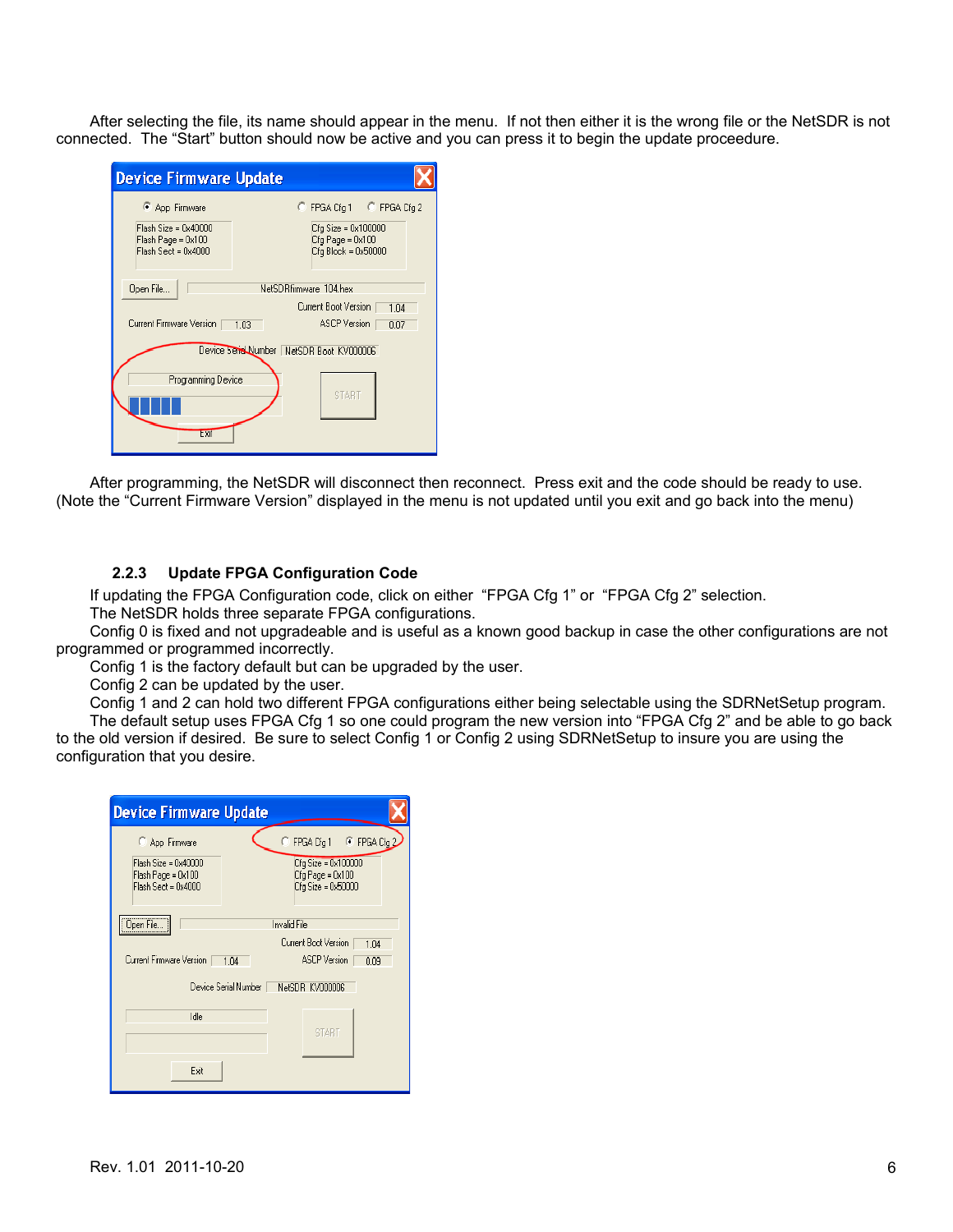Make sure the status is "Idle" then click on the "Open File..." button to select the new fpga configuration file to use. Browse to wherever the new configuration file has been stored. The file will have a suffix of .bit and a name such as "netsdr\_std\_revxxx.bit" where xxx is the version number.

After selecting the file, its name should appear in the menu. If not then either it is the wrong file or the NetSDR is not connected. The "Start" button should now be active and you can press it to begin the update proceedure.

| <b>Device Firmware Update</b>                                                           |                                                                                             |
|-----------------------------------------------------------------------------------------|---------------------------------------------------------------------------------------------|
| C App Firmware<br>$Flash Size = 0x40000$<br>Flash Page = 0x100<br>$Flash Sect = 0x4000$ | C FPGA Cfq 1 C FPGA Cfq 2<br>Cfg Size = 0x100000<br>Cfg Page = 0x100<br>Cfg Block = 0x50000 |
| Open File<br>Current Firmware Version<br>1.04                                           | netsdr_std_rev4.bit<br>Current Boot Version<br>1.04<br><b>ASCP</b> Version<br>0.09          |
| Device Serial Number                                                                    | NetSDR KV000006                                                                             |
| Programming Device<br>Exit                                                              | <b>START</b>                                                                                |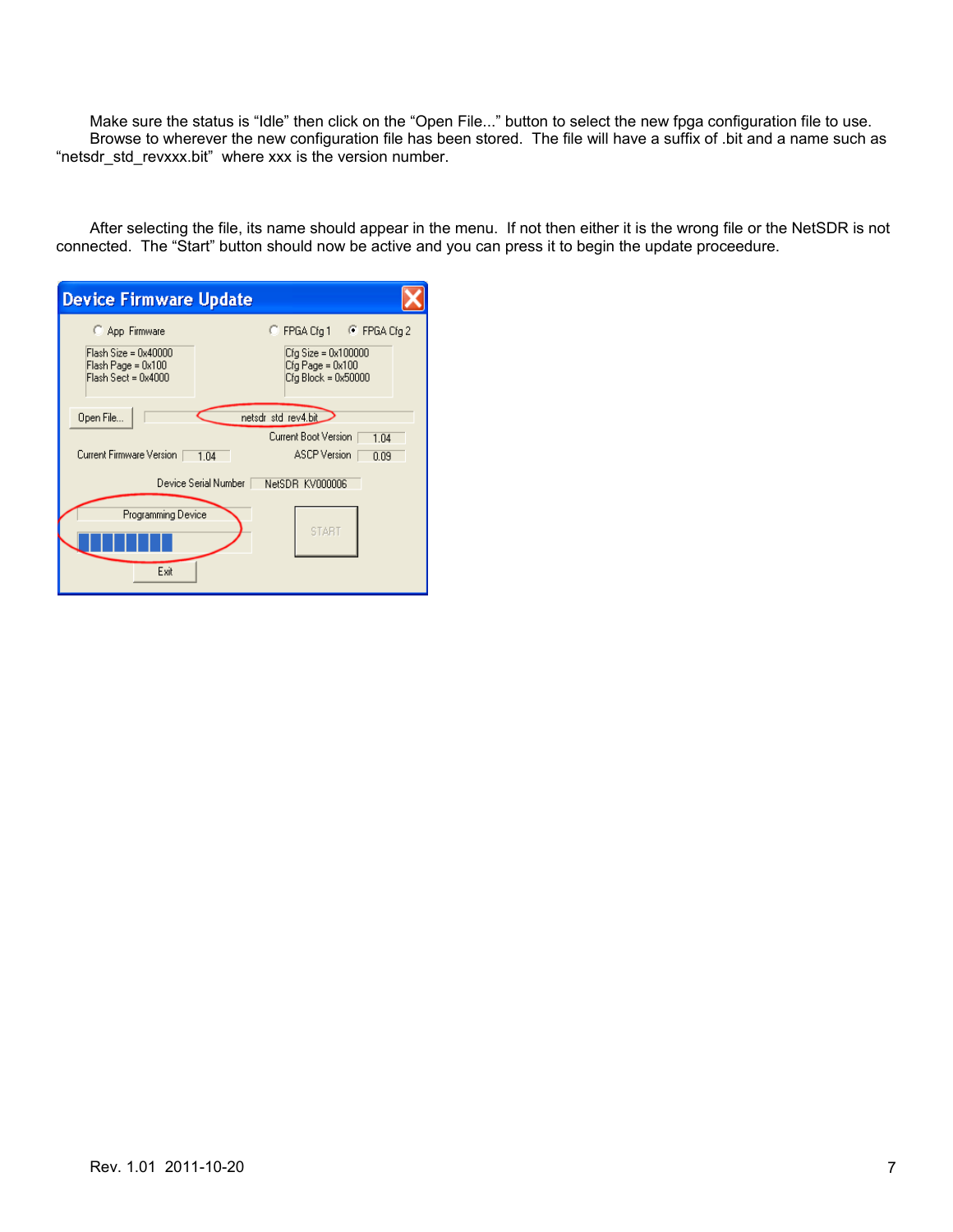After programming, the NetSDR will disconnect then reconnect. Press exit and the code should be ready to use. (Note the FPGA configuration Version is not displayed in this menu) Run the SdrNetSetup program to select and verify that the new FPGA configuration is selected.

| <b>N</b> Device Setup                                                                                                                                                   |  |
|-------------------------------------------------------------------------------------------------------------------------------------------------------------------------|--|
| Device = NetSDR Serial Number = KV000006 MAC = $00:50:c2:bb:88:06$<br>Firmware Version = 1.04 Boot Version = 1.04 HW Version = 1<br>$FPGXID = 1$ FPGA Rev. = 4 Options: |  |
| <b>☑ Use DHCP</b><br>$192$ 168<br><b>TCP IP Adr</b><br>195<br>1                                                                                                         |  |
| 50001<br><b>TCP Port</b>                                                                                                                                                |  |
| 255 255 255<br><b>SubNet Mask</b><br>0                                                                                                                                  |  |
| $192$ 168<br>GateWay IP<br>1<br>1                                                                                                                                       |  |
| <b>Use Alternate Data Destination UDP Address</b>                                                                                                                       |  |
| $192$ $- 168$ $- $<br>50000<br><b>UDP Adr</b><br>1<br>234<br><b>UDP Port</b>                                                                                            |  |
| O FPGA Config 0                                                                                                                                                         |  |
| $\bigcirc$ FPGA Config 1                                                                                                                                                |  |
| ⊙ FPGA Config 2<br>Cancel<br>OK                                                                                                                                         |  |